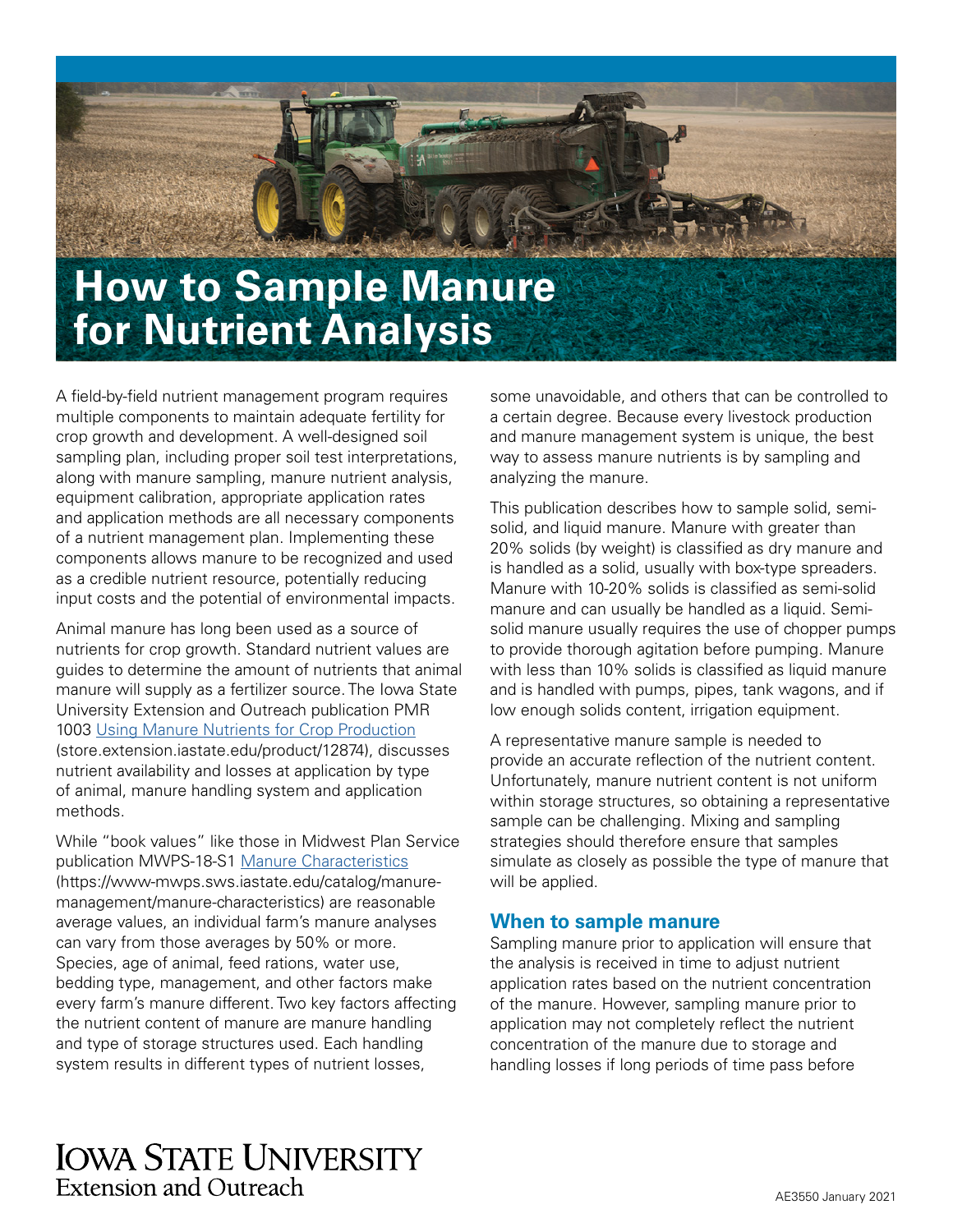application begins or when liquid storage facilities are not adequately agitated while sampling. "Pre-sampling," such as dipping samples off the top of storage structure for nitrogen (N) and potassium (K) concentrations, can be done to estimate application rates. (See page 4 for more on pre-sampling). Producers must remember to go back and determine the actual nutrient rates applied by using manure samples collected during application and calculating volumes.

For best results, manure should be sampled at the time of application or as close as possible to application. Sampling during application will help to ensure that samples are well-mixed and representative of the manure being applied. Because manure nutrient analysis typically takes several days at a lab, sampling at the time of application will not provide immediate manure nutrient recommendations. The results can, however, be used for subsequent manure applications and to adjust commercial fertilizer application. This is why it is important to develop a manure sampling history and use those analyses in a nutrient management plan. A manure sampling history will also help you recognize if unplanned changes have occurred to your system if management and other factors have remained constant. A manure sampling history will give you confidence in using manure, and show how consistent the nutrient concentration is from year-to-year.

Take manure samples annually for three years for new facilities. If results are consistent, sampling frequency can be reduced to every three-to-five years, unless animal management practices, feed rations, or manure handling and storage methods change drastically from present methods. However, it is still recommended that manure samples be collected and analyzed annually for greater confidence in the manure nutrient value. If you apply manure several times a year, take samples when you plan to apply the bulk of manure. For example, it may be appropriate to sample in the spring when manure that has accumulated all winter will be applied. If storage is emptied twice a year, it may be necessary to sample in both spring and fall since the different storage temperatures in summer versus winter will affect manure nutrient levels.

NOTE: Implementation of future federal regulations may require concentrated animal feeding operations (> 1,000 animal units) to sample annually). Check state and federal requirements to determine sampling frequency.

# **How to sample semi-solid or liquid manure**

In liquid and semi-solid systems, settled solids can contain over 90% of the phosphorus (P), so complete agitation is needed to accurately sample the entire storage if all the manure in the storage structure is going to be applied. If, however, solids will purposely be left on the bottom of the storage structure when the manure is pumped out, as is sometimes the case with lagoons, then complete agitation during sampling may generate artificially high nutrient values. In this case agitation of the solids or sludge on the bottom of a lagoon is not needed for nutrient analysis.

A representative liquid manure sample is most easily obtained during land application, for it is potentially more difficult and dangerous to sample from liquid storage facilities than dry manure systems. When sampling manure during application is not possible, or pre-application analysis is desired for determining rates, refer to the section on sampling from a storage facility. If sampling from a liquid storage facility, use caution to prevent accidents, such as falling into the manure storage facility or being overcome with hazardous gases produced by manure. Have two people present at all times. Never enter confined manure storage spaces without appropriate safety gear such as a self-contained breathing apparatus.

Ideally, liquid manure should be agitated so a representative sample can be obtained for laboratory analysis. When agitating a storage pit below a building, be sure to provide adequate ventilation for both animals and humans. (See page 6 for resources about safe ventilation practices). When agitating outdoor unformed pits, monitor activities closely to prevent erosion of berms or destruction of pit liners.

#### **LIQUID MANURE SAMPLE PREPARATION**

- All liquid samples should be handled as follows:
- Prior to sampling, label a plastic bottle with your name, date and sample identification number using a waterproof pen.
- If the sample cannot be mailed or transported to a laboratory within a few hours, it should be frozen. Place the container in a tightly sealed plastic bag and keep it cold or frozen until it arrives at the laboratory.
- Most manure analysis laboratories do have plastic bottles available for sample collection. Do not use glass containers, as expansion of the gases in the sample can cause the container to break.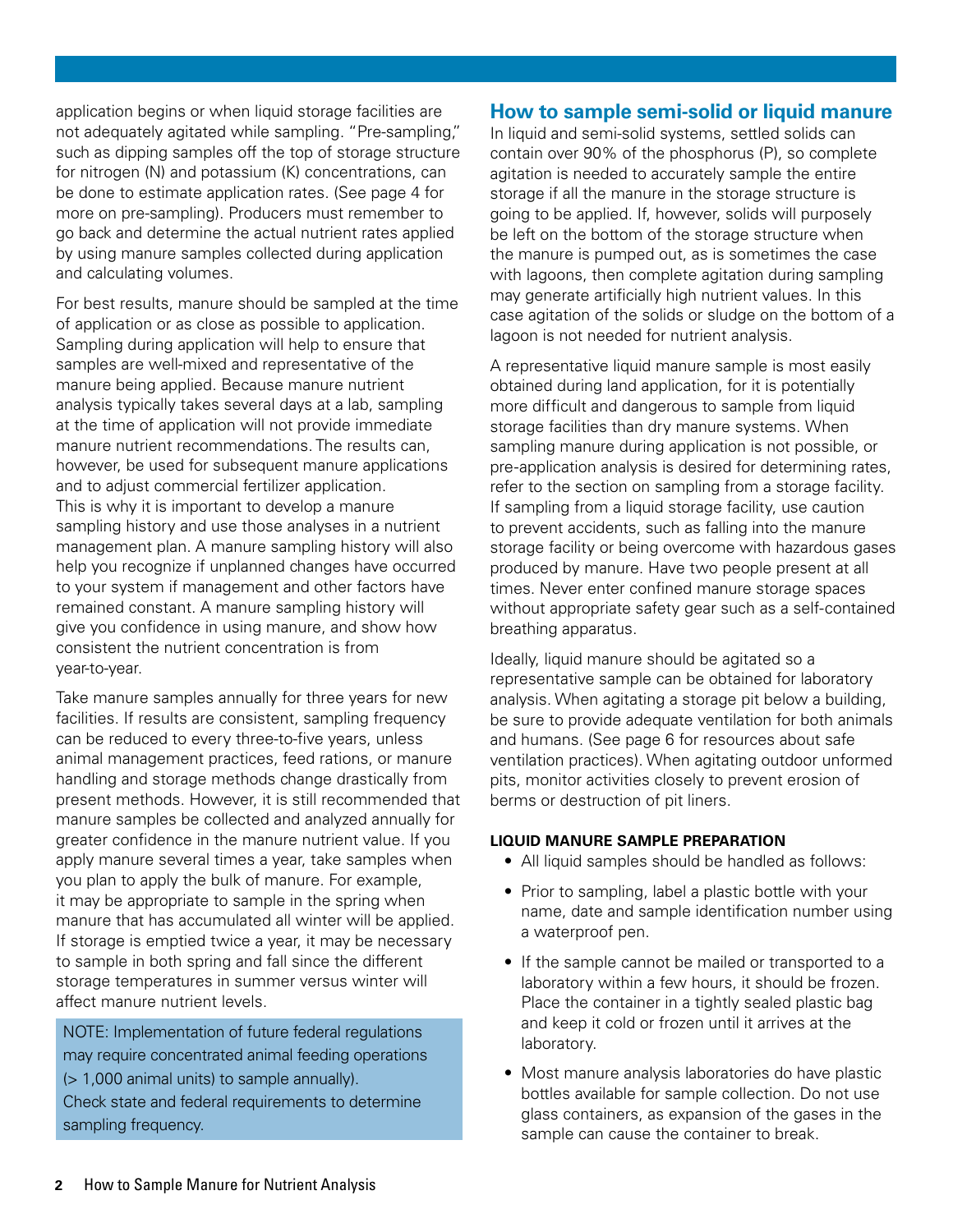#### **LIQUID MANURE SAMPLING DURING LAND APPLICATION**

- Since settling begins as soon as agitations stops, samples should be collected as soon as possible after the manure tank wagon is filled unless the tanker has an agitator.
- Immediately after filling the tank wagon, use a clean plastic pan to collect manure from the loading or unloading port or the opening near the bottom of the tank. Be sure the port or opening does not have a solids accumulation from prior loads.
- Use a ladle to stir the sample in the bucket to get the solids spinning in suspension. While the liquid is spinning, remove a ladle full and carefully pour in the sample bottle (Figure1).
- Repeat this procedure and take another sample until the sample bottle is three-quarters full. Make sure the manure solids have not settled to the bottom of the bucket as each ladle is extracted; it is important to include the solids in the sample. Screw the lid on tightly.

#### **LIQUID MANURE APPLIED BY IRRIGATION SYSTEMS**

- Place catch pans or buckets randomly in the field to collect liquid manure that is applied by an irrigation system. Inexpensive aluminum roasting pans or plastic buckets can be used as catch pans. Use several pans at different distances from the sprinkler head.
- Immediately after the manure has been applied, collect manure from catch pans or buckets and combine the manure in one bucket to make one composite sample.
- Use a ladle to stir the sample in the bucket. While the liquid is spinning remove a ladle full and carefully pour into a sample bottle (Figure 1).
- Repeat this procedure and take another sample until the sample bottle is three-quarters full. Screw the lid on tightly.

### **Liquid manure sampling from storage**

For best sampling results, samples should be taken with a sampling probe or tube (Figure 2). Probes can be constructed out of 1.5-inch diameter PVC pipe. Cut the PVC pipe a foot longer than the depth of the pit. Run a 1/4-inch rod or string through the length of the pipe and attach a plug such as a rubber stopper or rubber ball (Figure 2). The rod or the string must be longer than the pipe. If using a rod, bend the top over to prevent it from falling out of the pipe.



**Figure 1. Collecting a liquid manure sample.**



**Figure 2. Example sampling probe schematic. Rubber stopper attached to a metal rod to serve as a stopper for PVC manure sampling tube.**

- Insert the pipe slowly into the pit or lagoon, with the stopper open, to the full depth of the pit.
- Pull the string or rod to close the bottom of the pipe and extract the vertical profile of the pipe (be careful not to tip the pipe and dump the sample.
- Release the sample carefully into a bucket.
- Repeat the process at least three times around the pit or lagoon creating a composite sample in the bucket.
- Use a ladle to stir the sample in the bucket to get the solids spinning in suspension. While the liquid is spinning, take a ladle full and carefully pour into a sample bottle.
- Repeat again and take another sample until the sample bottle is three-quarters full. Make sure the manure solids have not settled to the bottom of the bucket as each dipper is extracted; it is important to include the solids in the sample. Screw the lid on tightly.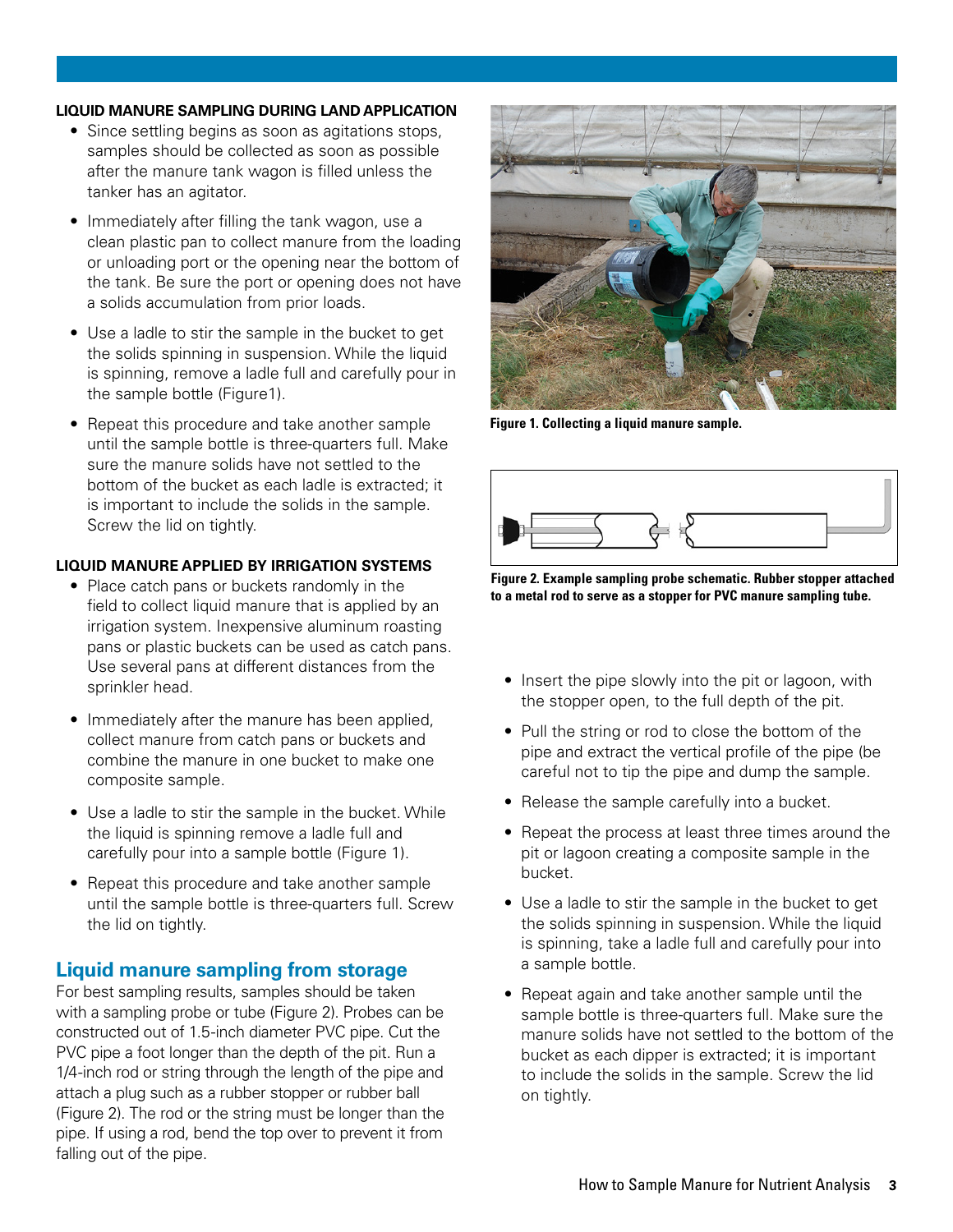### **Pre-sampling nitrogen and potassium from liquid manure**

If the procedures described above for sampling liquid manure are impractical due to lack of sampling equipment, or the inability to agitate the manure, manure samples can be dipped off the top of stored liquid manure to analyze for N and K concentrations. Research has shown that top-dipped liquid samples represent approximately 90% of the N concentration measured in mixed, field-collected samples. Multiply the results of the N concentration from top-dipped samples by 1.1 for a better estimate of the N concentration of the liquid storage facility. Dipping a sample from the surface of a liquid storage pit does NOT provide a good estimate of P concentration in the pit and is not recommended.

# **How to sample dry or solid manure**

In solid manure handling systems, many of which include bedding, the proportions of fecal matter, urine, and bedding will vary from one location to another within sites, and often from season to season as well. It is necessary to take samples from various places in the manure pile, stack, or litter to obtain a representative sample for analysis. It may even be beneficial to sample several times per year based on the bedding content.

Manure sampling is best done in the field as manure is applied. This ensures losses that occur during handling, storage, and application are taken into account and that manure is better mixed, reducing stratification found during sampling storage facilities. As with field sampling of liquid manure, results will not be available in time to adjust current application rates. However, sampling during application will still allow producers to adjust any planned future commercial fertilizer rates and manure application in subsequent years. The following method describes a procedure for collecting dry or solid manure samples from the field.

## **Dry manure sampling during land application**

Collect manure samples according to the following field sampling procedure.

- Spread a sheet of plastic or tarp on the field. A 10-by-10 foot sheet works well for sampling manure.
- Fill the spreader with a load of manure.
- Drive the tractor and manure spreader over the top of the plastic to spread manure over the sheet.
- Collect subsamples as described below (Steps 1-3, Composite Sample Collection).
- Samples should be collected to represent the first, middle and last part of the storage facility or loads applied and should be correlated as to which loads are applied on certain fields to track changes in nutrient concentrations throughout the storage facility.

# **Sampling from dry or solid storage facilities and open lots**

Manure should be sampled at the time of application, but if time and management practices prevent this, manure samples can be collected from the storage facility. Sampling from storages is not generally recommended due to difficulty in collecting a representative sample. Although solid manure storages are generally not fully enclosed and gases are somewhat diluted, always exercise caution when sampling from storage facilities. If you have to enter a confined storage facility, follow the safety recommendations described previously in the section on sampling liquid manure storages.

# **Open paved lots**

Manure that accumulates on paved feedlots and is scraped and hauled to the field is classified as scrapeand-haul feedlot manure. Manure is usually removed from the feedlot daily or several times a week.

- Collect manure by scraping a shovel across approximately 25 feet of the paved feedlot. This process should be repeated ten or more times, taking care to sample in a direction that slices through the large-scale variations of moisture, bedding, depth, age, etc. Avoid manure that is excessively wet (near waterers) or contains unusual amounts of feed and hay.
- Use the shovel to thoroughly mix manure by continuously scooping the outside of the pile to the center of the pile.
- Collect subsamples from this pile using the hand-in-bag method that is described below (Steps 1-3 Composite Sample Collection).
- This may need to be done several times to collect several composite samples for analysis.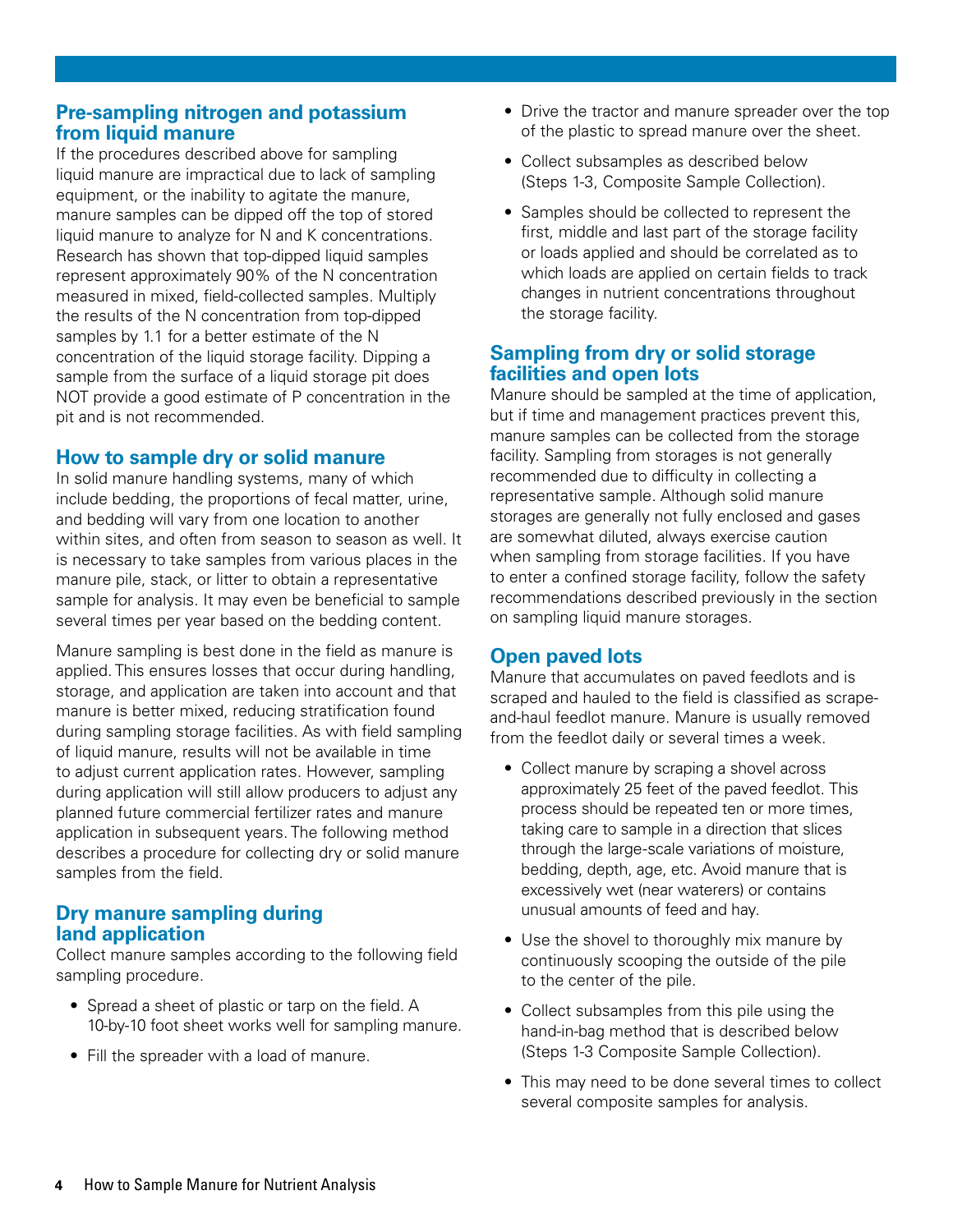### **Barn gutter**

Manure that accumulates in a barn or housing facility, is temporarily stored in a gutter, and then removed by a barn cleaner, is classified as barn gutter manure. Manure is usually removed from the barn once or twice daily.

- Shovel a vertical "slice" of manure from the gutter, making sure the shovel reaches to the bottom of the gutter.
- Remove manure from the gutter and pile it on the barn floor. Mix the manure with a shovel or pitchfork to ensure that bedding is mixed thoroughly with manure. When collecting samples from a gutter, be sure to include the liquid that accumulates in the gutter's bottom. Discard foreign material and also take care not to add large amounts of barn lime.
- Repeat steps one and two from various locations along the gutter.

Mix each pile thoroughly and collect subsamples from each pile using the hand-and-bag method that is described in sidebar at the right (Steps 1-3, Composite Sample Collection).

### **Dry stack and manure with litter**

Manure that is stored outside in a solid waste storage facility, such as a stacking shed or horizontal concrete silo located above ground, is classified as a dry stack. These facilities are usually covered to prevent the addition of extra water. Dry manure with litter should also be sampled in the following manner.

- Remove manure from 10-20 locations throughout the dry stack and place it in a pile using a pitchfork or shovel. Manure should be collected from the center of the stack as well as from near the outside walls, to get samples that represent all ages and moisture levels of manure in the stack. A bucket loader can cut a path into the center of the pile to provide access for sampling. Subsamples should be collected to the depth the litter will be removed for application.
- Thoroughly mix manure with the shovel by continuously scooping the outside of the pile to the center of the pile.
- Collect a composite manure sample as described in sidebar (Steps 1-3, Composite Sample Collection).

# **Composite sample collection for dry or solid samples**

- 1. Whether collecting from a plastic tarp in the field, a feedlot, a storage facility, or a barn, sample in a grid pattern so that all areas are represented. Combine 10-20 subsamples in a bucket or pile and mix thoroughly. More subsamples will produce more accurate results and are often required to produce a composite that best represents nutrient levels.
- 2. The final composite sample that will be submitted for nutrient analysis should be collected using the hand-in-bag method. To collect a composite sample from the mixed subsamples, place a one-gallon re-sealable freezer bag turned inside out over one hand. With the covered hand, grab a representative handful of manure and turn the freezer bag right side out over the sample with the free hand. Be careful not to get manure in the sealable tracks.
- 3. Squeeze excess air out of the bag, seal, and place it in another plastic bag to prevent leaks. Label the bag with your name, date, and sample identification number with a waterproof pen and freeze it immediately to prevent nutrient losses and minimize odors. For manure with ahigh degree of variability, multiple samples may need to be analyzed. Manure samples should be mailed or delivered to the laboratory as soon as possible after sampling.

Manure samples should be sent to a lab for chemical analysis as quickly as possible to avoid nutrient losses. For a list of commercial laboratories, call your Iowa State University Extension and Outreach office or visit the I[owa](http://extension.iastate.edu/immag/soil-manure-testing-labs)  [Manure Management Action Group Soil Manure](http://extension.iastate.edu/immag/soil-manure-testing-labs)  [Testing Labs](http://extension.iastate.edu/immag/soil-manure-testing-labs) webpage, extension.iastate.edu/ immag/soil-manure-testing-labs.